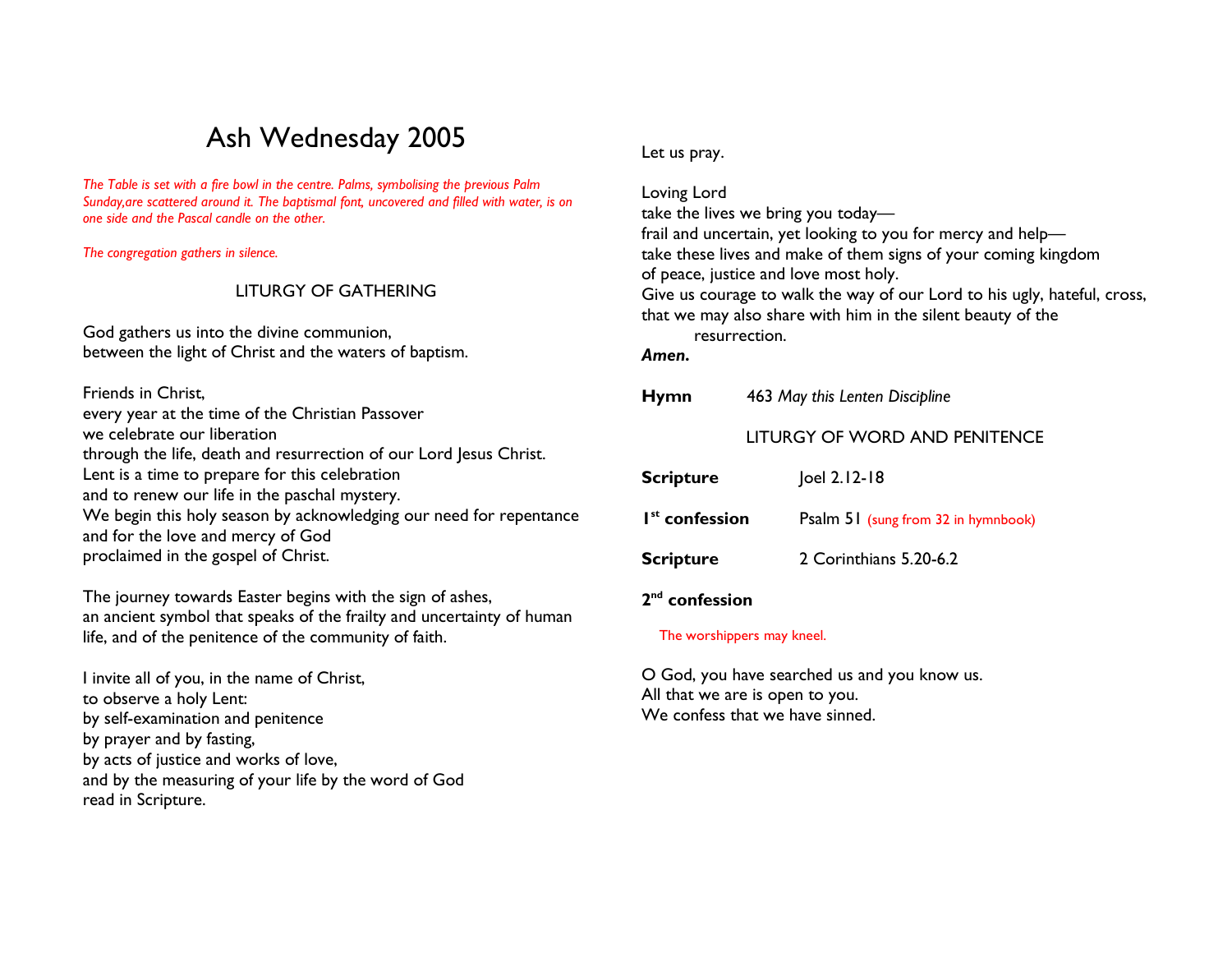

When we are quick to judge our neighbour but slow to examine ourselves:

Be merciful, O Lord, for we have sinned . . .

When we are happy to confess you among friends but deny even knowing you when our enemies close in: Be merciful, O Lord, for we have sinned . . .

When we show great discipline in the pursuit of worldly wealth but invest neither energy nor enthusiasm to obtain the treasures of the Spirit. Be merciful, O Lord, for we have sinned . . .

When we clamour for your crown but refuse to shoulder your cross: Be merciful, O Lord, for we have sinned . . .

When we would rather crucify the prophets than un-weave the web of injustice: Be merciful, O Lord, for we have sinned . . .

When we demands instant results and instant rewards and pour scorn those who prefer to wait, to yearn, to suffer, even to die: Be merciful, O Lord, for we have sinned . . .

When we have looked for an easier gospel, a lighter cross, a less demanding saviour: Be merciful, O Lord, for we have sinned . . .

Where can we turn, Lord Jesus, except to you? We are not able to heal ourselves. We are not able to forgive ourselves. We are not able to restore ourselves. We are not able to sanctify ourselves. We turn to you, God of Jesus, for you alone can make us whole.

Gospel Matthew 6.1-6, 16-18

## $3<sup>rd</sup>$  confession

You are invited to take the piece of paper provided with your order of service and write your own prayer of confession. When you are ready, bring your prayer to the Table to be burned.

As the last of the prayers and palms are burned, all stand to sing the following (TIS 736):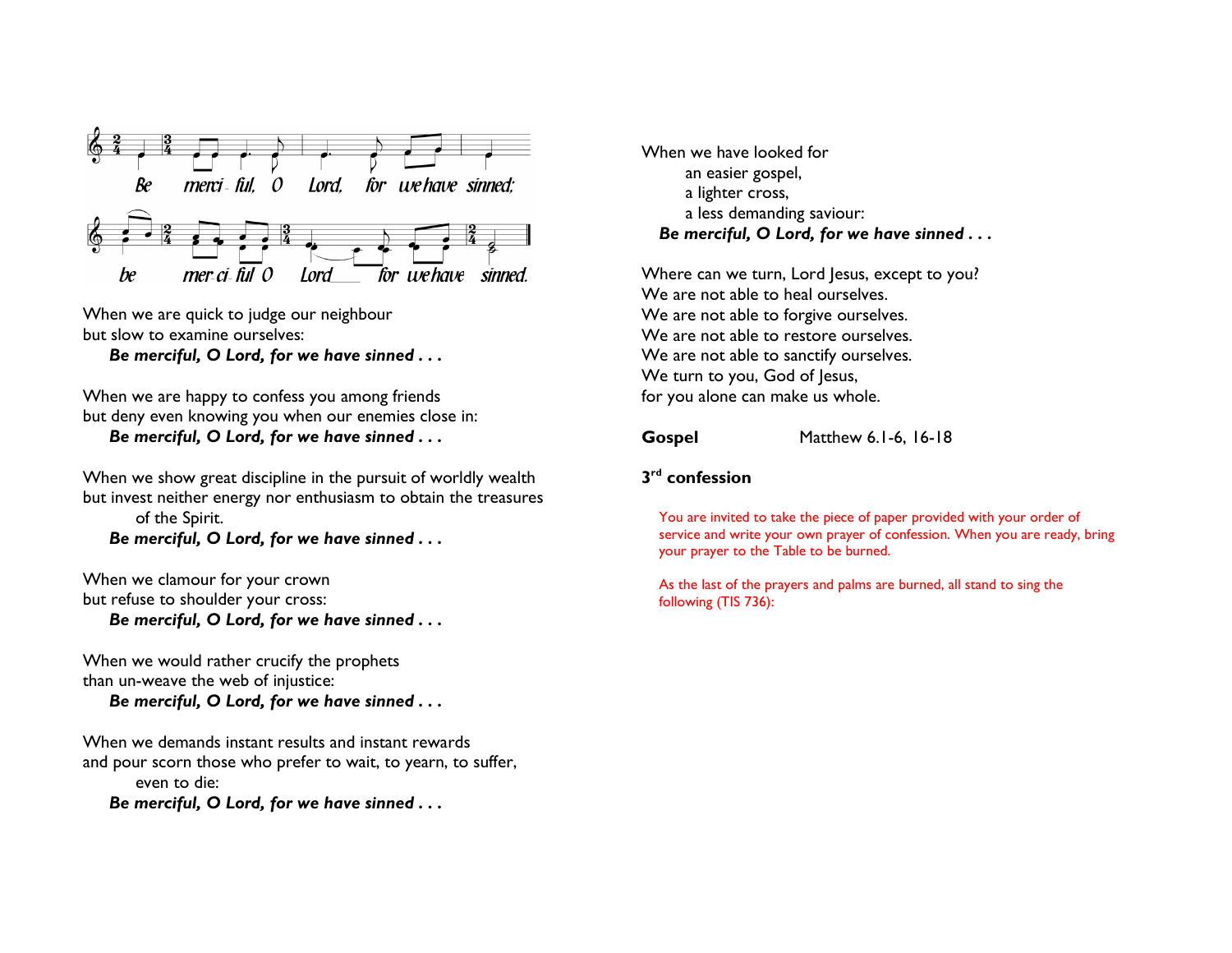

## Quenching of the Ashes with Baptismal Water

### Some water from the baptismal font is poured on the last of the fire.

These ashes remind us of our frailty and our mortality. The water proclaims the unfathomable mercy of God.

### God our creator,

 you have formed us out of the dust of the earth. May these ashes be to us a sign of our mortality and penitance, so that we may remember that it is only by your gracious gift that we given everlasting life; through Jesus Christ our saviour. Amen.

## The Marking with Ashes

Any who wish to may come forward to receive the ashes while standing or kneeling. The ashes, which mark the sign of the cross, may be received on the forhead or on the back of the hand. They are given with these words:

Remember that you are dust, and to dust you shall return.

Trust in God's kindness. Christ shall never leave or forsake you.

#### **Song** Ashes by Tom Conry & Michael Joncas

- 1. We rise again from ashes, from the good we've failed to do We rise again from ashes, to create ourselves anew If all the world is ashes then must our lives be true An offering of ashes, an offering to you.
- 2. We offer you our failures, we offer you attempts The gifts not fully given, the dreams not fully dreamt Give our stumblings direction, give our visions wider view An offering of ashes, an offering to you.
- 3. Then rise again from ashes, let healing come to pain For when the drought is over, we'll welcome back the rain The rain we'll use for growing and create the world anew From an offering of ashes, an offering to you. From an offering of ashes, an offering to you.

# THE LITURGY OF EUCHARIST

## Invitation

Hear the words of Christ: Come to me, all you who are weary and carry heavy burdens, for I shall give you rest. Take my yoke upon you and learn from me, for I am gentle and humble of heart, and you shall find rest for your souls. Matt 11.28

I am the bread of life. Whoever comes to me shall never be hungry, and whoever believes in me shall never be thirsty. John 6.35

Blessed are those who hunger and thirst for justice,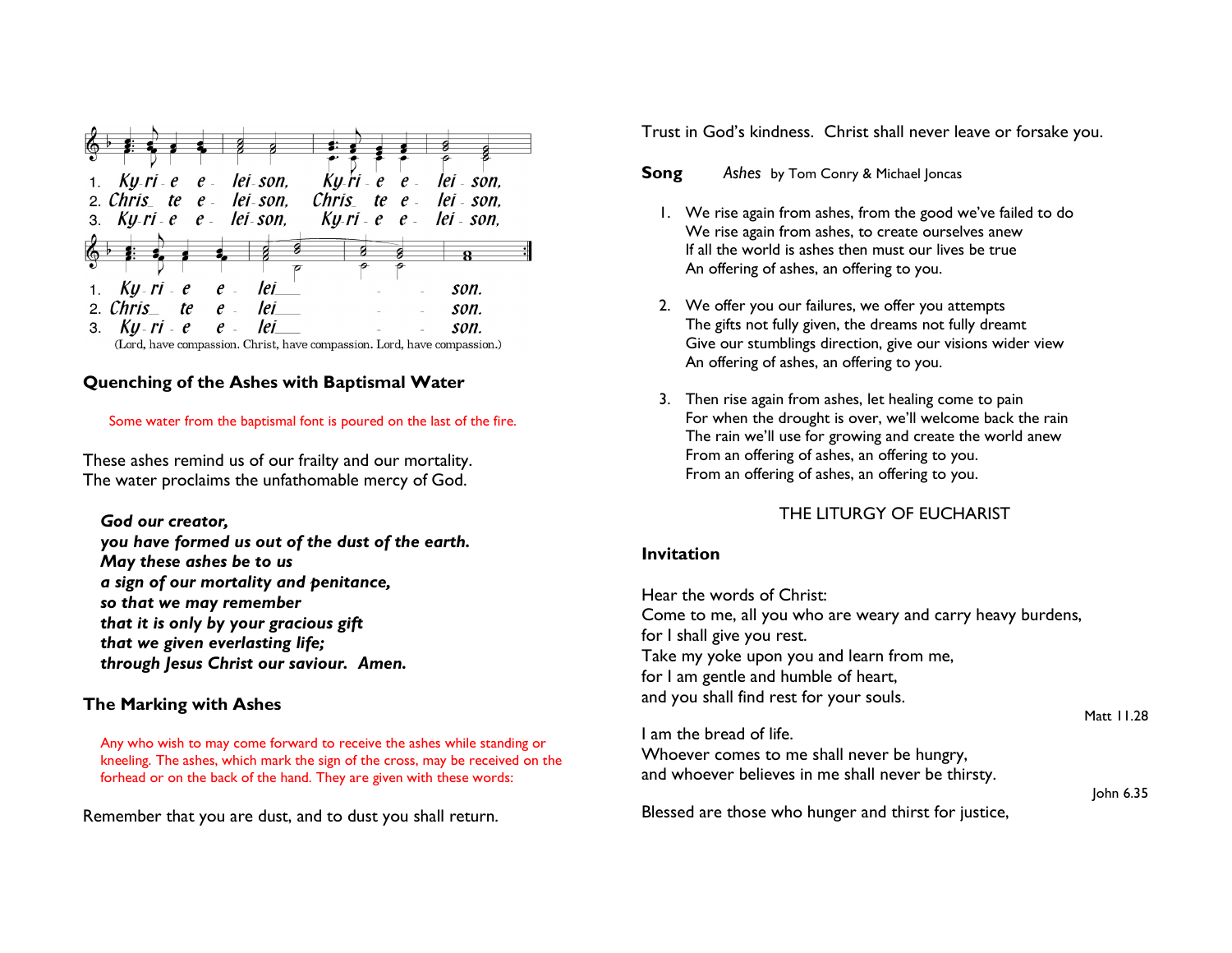for they shall be filled.

The Lord be with you. And also with you. Lift up your hearts. We lift them to the Lord. Let us give thanks to the Lord our God. It is right to give our thanks and praise.

It is truly right to praise you, O God, for you made us from the dust of the earth, breathed the breathe of life into us, and set us amidst the beauty of the world to love and serve your ways. We bless you God because when we rejected your love and ignored your wisdom, you did not reject us. You loved us still and called us to turn again to you in faith and obedience.

Therefore, with the angels and archangels who surround us, with nomads, apostles and saints, with earth, sea and sky, and the whole creation, we sing the hymn of unending praise:



You are holy, O God of glory, and blessed is your son Jesus Christ, our Lord. Out of your great love for the world you sent Jesus amongst us to show us how to live and to set us free from the tyranny of evil. By his life, his death and his resurrection, he releases us from our bondage to death and decay, and frees us to live in the freedom of God's children.

Matt<sub>56</sub>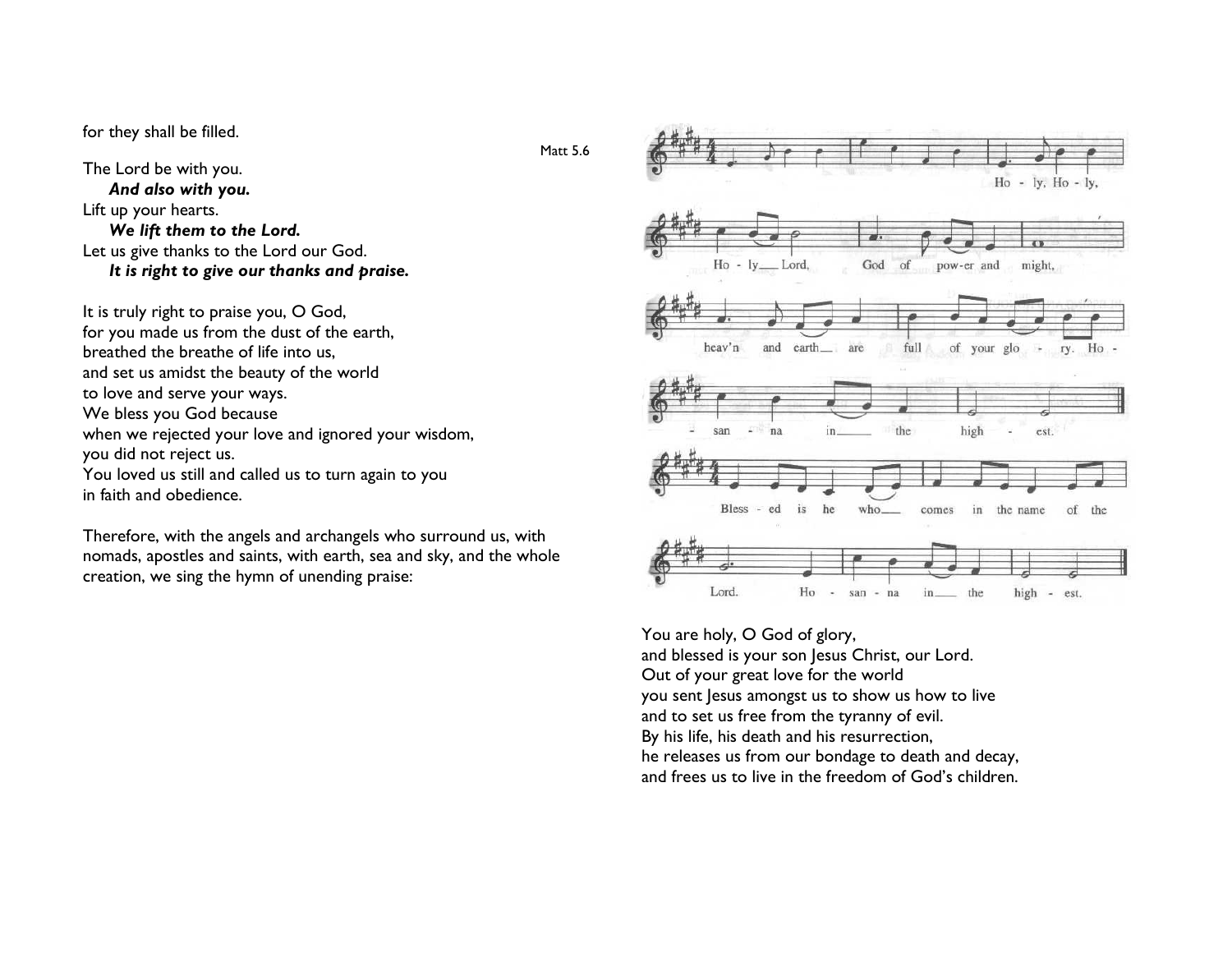With thankful hearts, we remember how Jesus, on the night of his betrayal, took bread . . .

In this way, we celebrate the liberation Jesus won for us. In this way, we celebrate the mystery of our faith:



### Gracious God,

pour out your Holy Spirit upon us and upon these gifts of bread and wine, that the bread we break and the cup we bless may be our communion in the body and blood of Christ. By your Spirit, unite us with all who are baptised in his name, that we may be one in ministry, one body of Christ serving the world.

Lead us, merciful God, to live our Lenten calling with faithfullness: to live justly, to love mercy, and to walk humbly with our God. Fix our eyes on Jesus,

until this mortal life is ended and everything returns to dust.

Give us power to serve you passionately

until the day of resurrection dawns

 when all the baptised shall sit at table with you in the wedding feast of the kingdom.

## The Lord's Prayer

### Breaking of the bread

Look, Christ is broken for the sin of the world. Look, Christ is poured out for the healing of the world. Holy things for holy people. Glory be to you, Lord Jesus Christ.



### Communion

Let us receive what we are, let us become what we receive: the body of Christ.

Please come forward to receive the bread and the wine.

## THE LITURGY OF SENDING